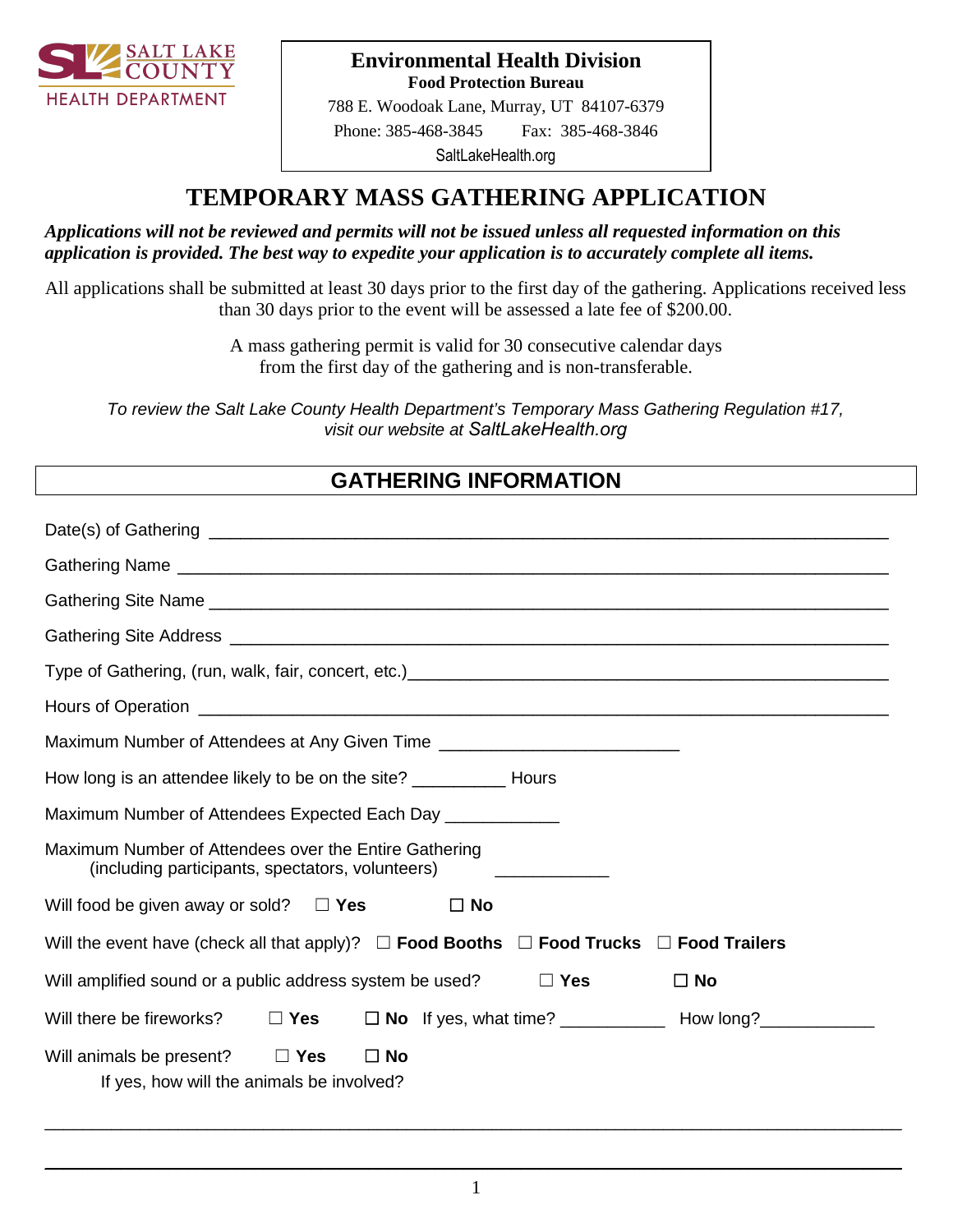## **GATHERING INFORMATION (continued)**

Will there be overnight camping? ☐ **Yes** ☐ **No**

Will there be persons providing personal services (massage, tattoo, cosmetology, etc.) either for a fee or free?

☐ **Yes** ☐ **No** If yes, please list service and describe the scope of activity. \_\_\_\_\_\_\_\_\_\_\_\_\_\_\_\_\_\_\_\_

| Will there be a water feature or water event including pools, foam, bubbles, mud, etc.? | $\Box$ Yes | $\Box$ No |
|-----------------------------------------------------------------------------------------|------------|-----------|
| If yes, describe the scope of activity.                                                 |            |           |

\_\_\_\_\_\_\_\_\_\_\_\_\_\_\_\_\_\_\_\_\_\_\_\_\_\_\_\_\_\_\_\_\_\_\_\_\_\_\_\_\_\_\_\_\_\_\_\_\_\_\_\_\_\_\_\_\_\_\_\_\_\_\_\_\_\_\_\_\_\_\_\_\_\_\_\_\_\_\_\_\_\_\_\_\_\_\_\_\_\_

\_\_\_\_\_\_\_\_\_\_\_\_\_\_\_\_\_\_\_\_\_\_\_\_\_\_\_\_\_\_\_\_\_\_\_\_\_\_\_\_\_\_\_\_\_\_\_\_\_\_\_\_\_\_\_\_\_\_\_\_\_\_\_\_\_\_\_\_\_\_\_\_\_\_\_\_\_\_\_\_\_\_\_

## **OPERATOR/COORDINATOR INFORMATION**

The operator is a person, group, corporation, partnership, governing body, association, or other public or private organization legally responsible for the overall operation of the temporary mass gathering. The operator shall establish a headquarters at the gathering site and the operator or operator's designee shall be present at the gathering at *all* times during operating hours. **The operator's address is where invoices and permits are mailed.**

| Contact Person's Phone/Text Number While at the Event __________________________        |  |              |
|-----------------------------------------------------------------------------------------|--|--------------|
|                                                                                         |  |              |
|                                                                                         |  |              |
|                                                                                         |  |              |
| Food Booth Coordinator's Phone/Text Number While at the Event __________________        |  |              |
| Will the Food Booth Coordinator provide refrigerated food storage trucks? $\square$ Yes |  | $\square$ No |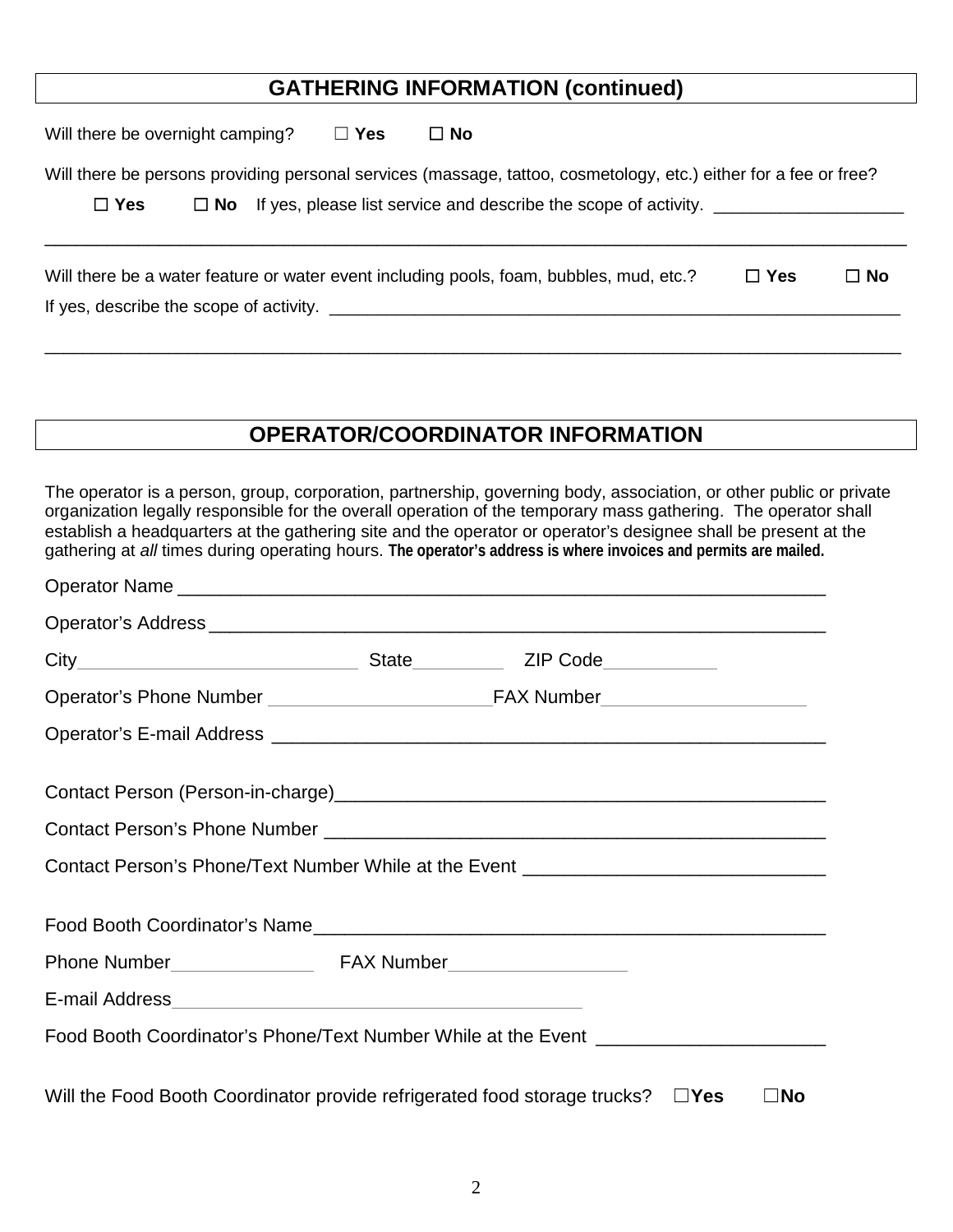#### **Permit-Holder Information and Terms**

#### **Upon acceptance of a permit, the permit holder shall:**

1. Comply with all provisions of the Salt Lake County Health Department.

2. Immediately contact the Salt Lake County Health Department to report any changes in the information listed on this application.

3. Immediately notify the Salt Lake County Health Department as soon as the business intends to change ownership or close.

4. Pay all applicable fees established by the Salt Lake County Health Department in the required time frame.

**I am aware that this application does not authorize conducting a business until final approval is given by this agency and all applicable State and municipal agencies including Business Licensing.** A person shall not operate a regulated facility, business, or establishment without a valid permit issued by the Salt Lake County Health Department. Application fees are non-refundable and permits are not transferable to another individual, business, or location. To open and/or operate a business without final approval is a Class B misdemeanor and punishable by law. Violations of the above conditions of permit may result in follow-up inspection fees, permit suspension or permit revocation. Failure to notify the Salt Lake County Health Department regarding changes in the above information will result in penalties. Payment of these penalties in the required time frame is the responsibility of the business owner/agent.

I, \_\_\_\_\_\_\_\_\_\_\_\_\_\_\_\_\_\_\_\_\_\_\_\_\_\_\_\_\_\_\_\_\_\_\_\_\_\_\_\_\_\_\_\_\_\_\_\_\_\_\_\_\_\_\_, Title \_\_\_\_\_\_\_\_\_\_\_\_\_\_\_\_\_\_\_\_\_\_\_\_\_\_\_\_\_\_\_\_\_\_\_\_, have read and (Please Print)

agree to the above conditions of permit. I also declare that all information contained on this application is true and complete.

Signature

\_\_\_\_\_\_\_\_\_\_\_\_\_\_\_\_\_\_\_\_\_\_\_\_\_\_\_\_\_\_\_\_\_\_\_\_\_\_\_\_\_\_\_\_\_\_\_\_\_\_\_\_\_\_\_\_\_\_\_\_\_\_\_\_\_ Date\_\_\_\_\_\_\_\_\_\_\_\_\_\_\_\_\_\_\_\_\_\_\_\_\_\_\_\_\_\_\_\_\_

#### **FEES**

A fee will be assessed and invoiced, per the following schedule. **(No permits will be issued until payment has been received and paid in full.)**

| 2 - 999 ATTENDEES                                      | \$290.00 |
|--------------------------------------------------------|----------|
| 1000-4999 ATTENDEES                                    | \$410.00 |
| 5000-9999 ATTENDEES                                    | \$510.00 |
| 10,000 OR MORE ATTENDEES                               | \$575.00 |
| Late submission fee (within 30 days of event) \$200.00 |          |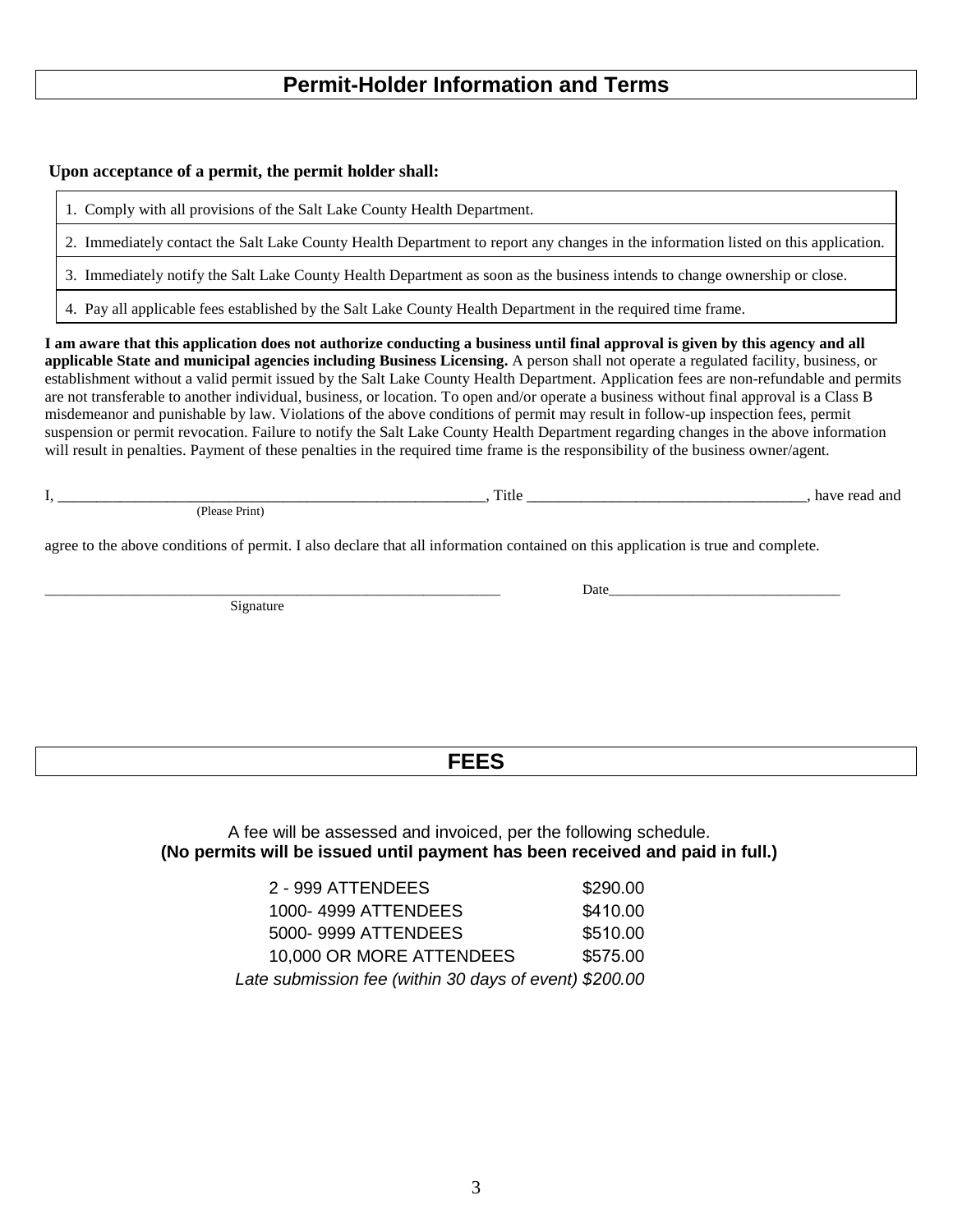## **RESTROOM and HAND WASH FACILITIES**

|                                                                                                                                                                                                                                                                                                                               | See Table below for minimum number of toilets required. |                                    |                                     |                                               |                                      |                                      |                                       |                                       |                                        |                                                                                                                                                                                                                                                   |  |
|-------------------------------------------------------------------------------------------------------------------------------------------------------------------------------------------------------------------------------------------------------------------------------------------------------------------------------|---------------------------------------------------------|------------------------------------|-------------------------------------|-----------------------------------------------|--------------------------------------|--------------------------------------|---------------------------------------|---------------------------------------|----------------------------------------|---------------------------------------------------------------------------------------------------------------------------------------------------------------------------------------------------------------------------------------------------|--|
| Will alcoholic beverages be served/consumed at the gathering?<br>If yes, the operator shall increase the number of required toilets by 40%.                                                                                                                                                                                   |                                                         |                                    |                                     |                                               |                                      |                                      | $\Box$ Yes                            |                                       | $\square$ No                           |                                                                                                                                                                                                                                                   |  |
| How many permanent men's toilets are available?                                                                                                                                                                                                                                                                               |                                                         |                                    |                                     |                                               |                                      |                                      |                                       |                                       |                                        |                                                                                                                                                                                                                                                   |  |
| How many permanent women's toilets are available?                                                                                                                                                                                                                                                                             |                                                         |                                    |                                     |                                               |                                      |                                      |                                       |                                       |                                        |                                                                                                                                                                                                                                                   |  |
| How many portable toilets (unisex) will the operator supply?                                                                                                                                                                                                                                                                  |                                                         |                                    |                                     |                                               |                                      |                                      |                                       |                                       |                                        |                                                                                                                                                                                                                                                   |  |
| How many handicap accessible toilets will the operator supply?<br>(Include both permanent and portable toilets.)<br>A minimum of one toilet that is accessible by handicapped persons shall be available on site.<br>Additional handicap units shall make up at least five percent of the total number of accessible toilets. |                                                         |                                    |                                     |                                               |                                      |                                      |                                       |                                       |                                        |                                                                                                                                                                                                                                                   |  |
| Note: Races, runs, etc. must have at least one portable toilet per mile along the route.                                                                                                                                                                                                                                      |                                                         |                                    |                                     |                                               |                                      |                                      |                                       |                                       |                                        |                                                                                                                                                                                                                                                   |  |
| How many permanent hand wash stations will be available?                                                                                                                                                                                                                                                                      |                                                         |                                    |                                     |                                               |                                      |                                      |                                       |                                       |                                        |                                                                                                                                                                                                                                                   |  |
| How many portable hand wash stations will be available?<br>A minimum of one hand wash station per 10 toilets or portion thereof shall be provided. A minimum of one hand                                                                                                                                                      |                                                         |                                    |                                     |                                               |                                      |                                      |                                       |                                       |                                        | wash station shall be located at each bank of portable toilets. Hand wash stations consist of liquid soap, water from a<br>container with a handled spigot, a catch basin, and single-use towels. Each station shall have at least one trash can. |  |
| Will there be a waste tank for the disposal of liquid waste, hand sink wastewater, grease, etc.? $\square$ Yes                                                                                                                                                                                                                |                                                         |                                    |                                     |                                               |                                      |                                      |                                       |                                       |                                        | $\square$ No                                                                                                                                                                                                                                      |  |
|                                                                                                                                                                                                                                                                                                                               |                                                         |                                    |                                     |                                               |                                      |                                      |                                       |                                       |                                        |                                                                                                                                                                                                                                                   |  |
| Who is the supplier of portable toilets and handsinks, and waste water tanks?                                                                                                                                                                                                                                                 |                                                         |                                    |                                     |                                               |                                      |                                      |                                       |                                       |                                        |                                                                                                                                                                                                                                                   |  |
|                                                                                                                                                                                                                                                                                                                               |                                                         |                                    |                                     |                                               |                                      |                                      |                                       |                                       |                                        |                                                                                                                                                                                                                                                   |  |
|                                                                                                                                                                                                                                                                                                                               |                                                         |                                    |                                     |                                               |                                      |                                      |                                       |                                       |                                        |                                                                                                                                                                                                                                                   |  |
| Note: Waste water shall be removed from portable toilets at least every 24 hours, or more frequently as necessary.                                                                                                                                                                                                            |                                                         |                                    |                                     |                                               |                                      |                                      |                                       |                                       |                                        |                                                                                                                                                                                                                                                   |  |
|                                                                                                                                                                                                                                                                                                                               |                                                         |                                    |                                     | Table for Minimum Numbers of Toilets Required |                                      |                                      |                                       |                                       |                                        |                                                                                                                                                                                                                                                   |  |
|                                                                                                                                                                                                                                                                                                                               |                                                         |                                    |                                     | Average Time at Gathering (hours)             |                                      |                                      |                                       |                                       |                                        |                                                                                                                                                                                                                                                   |  |
| <b>Peak Crowd</b>                                                                                                                                                                                                                                                                                                             |                                                         | 2                                  | 3                                   | 4                                             | 5                                    | 6                                    | 7                                     | 8                                     | 9                                      | 10                                                                                                                                                                                                                                                |  |
| 500<br>1000<br>2000<br>3000<br>4000<br>5000<br>6000                                                                                                                                                                                                                                                                           | 2<br>4<br>5<br>6<br>8<br>12<br>12                       | 4<br>6<br>6<br>9<br>13<br>15<br>15 | 4<br>8<br>9<br>12<br>16<br>20<br>23 | 5<br>8<br>12<br>16<br>22<br>25<br>30          | 6<br>9<br>14<br>20<br>25<br>31<br>38 | 7<br>9<br>16<br>24<br>30<br>38<br>45 | 9<br>11<br>18<br>26<br>35<br>44<br>53 | 9<br>12<br>20<br>30<br>40<br>50<br>60 | 10<br>13<br>23<br>34<br>45<br>56<br>68 | 12<br>13<br>25<br>38<br>50<br>63<br>75                                                                                                                                                                                                            |  |
| 7000                                                                                                                                                                                                                                                                                                                          |                                                         |                                    |                                     |                                               |                                      |                                      |                                       |                                       |                                        |                                                                                                                                                                                                                                                   |  |

| Average Time at Gathering (hours)             |                |             |     |     |     |     |     |     |     |     |
|-----------------------------------------------|----------------|-------------|-----|-----|-----|-----|-----|-----|-----|-----|
| <b>Peak Crowd</b>                             | 1              | $\mathbf 2$ | 3   | 4   | 5   | 6   | 7   | 8   | 9   | 10  |
| 500                                           | $\overline{2}$ | 4           | 4   | 5   | 6   | 7   | 9   | 9   | 10  | 12  |
| 1000                                          | 4              | 6           | 8   | 8   | 9   | 9   | 11  | 12  | 13  | 13  |
| 2000                                          | 5              | 6           | 9   | 12  | 14  | 16  | 18  | 20  | 23  | 25  |
| 3000                                          | 6              | 9           | 12  | 16  | 20  | 24  | 26  | 30  | 34  | 38  |
| 4000                                          | 8              | 13          | 16  | 22  | 25  | 30  | 35  | 40  | 45  | 50  |
| 5000                                          | 12             | 15          | 20  | 25  | 31  | 38  | 44  | 50  | 56  | 63  |
| 6000                                          | 12             | 15          | 23  | 30  | 38  | 45  | 53  | 60  | 68  | 75  |
| 7000                                          | 12             | 18          | 26  | 35  | 44  | 53  | 61  | 70  | 79  | 88  |
| 8000                                          | 12             | 20          | 30  | 40  | 50  | 60  | 70  | 80  | 90  | 100 |
| 10000                                         | 15             | 25          | 38  | 50  | 63  | 75  | 88  | 100 | 113 | 125 |
| 12500                                         | 18             | 31          | 47  | 63  | 78  | 94  | 109 | 125 | 141 | 156 |
| 15000                                         | 20             | 38          | 56  | 75  | 94  | 113 | 131 | 150 | 169 | 188 |
| 17500                                         | 22             | 44          | 66  | 88  | 109 | 131 | 153 | 175 | 197 | 219 |
| 20000                                         | 25             | 50          | 75  | 100 | 125 | 150 | 175 | 200 | 225 | 250 |
| 25000                                         | 38             | 69          | 99  | 130 | 160 | 191 | 221 | 252 | 282 | 313 |
| 30000                                         | 46             | 82          | 119 | 456 | 192 | 229 | 266 | 302 | 339 | 376 |
| 35000                                         | 53             | 96          | 139 | 181 | 224 | 267 | 310 | 352 | 395 | 438 |
| 40000                                         | 61             | 109         | 158 | 207 | 256 | 305 | 354 | 403 | 452 | 501 |
| 45000                                         | 68             | 123         | 178 | 233 | 288 | 343 | 398 | 453 | 508 | 563 |
| 50000                                         | 76             | 137         | 198 | 259 | 320 | 381 | 442 | 503 | 564 | 626 |
| 55000                                         | 83             | 150         | 217 | 285 | 352 | 419 | 486 | 554 | 621 | 688 |
| 60000                                         | 91             | 164         | 237 | 311 | 384 | 457 | 531 | 604 | 677 | 751 |
| 65000                                         | 98             | 177         | 257 | 336 | 416 | 495 | 575 | 654 | 734 | 813 |
| For each additional 10,000 in attendance add: |                |             |     |     |     |     |     |     |     |     |
|                                               | 15             | 25          | 38  | 50  | 63  | 75  | 88  | 100 | 113 | 125 |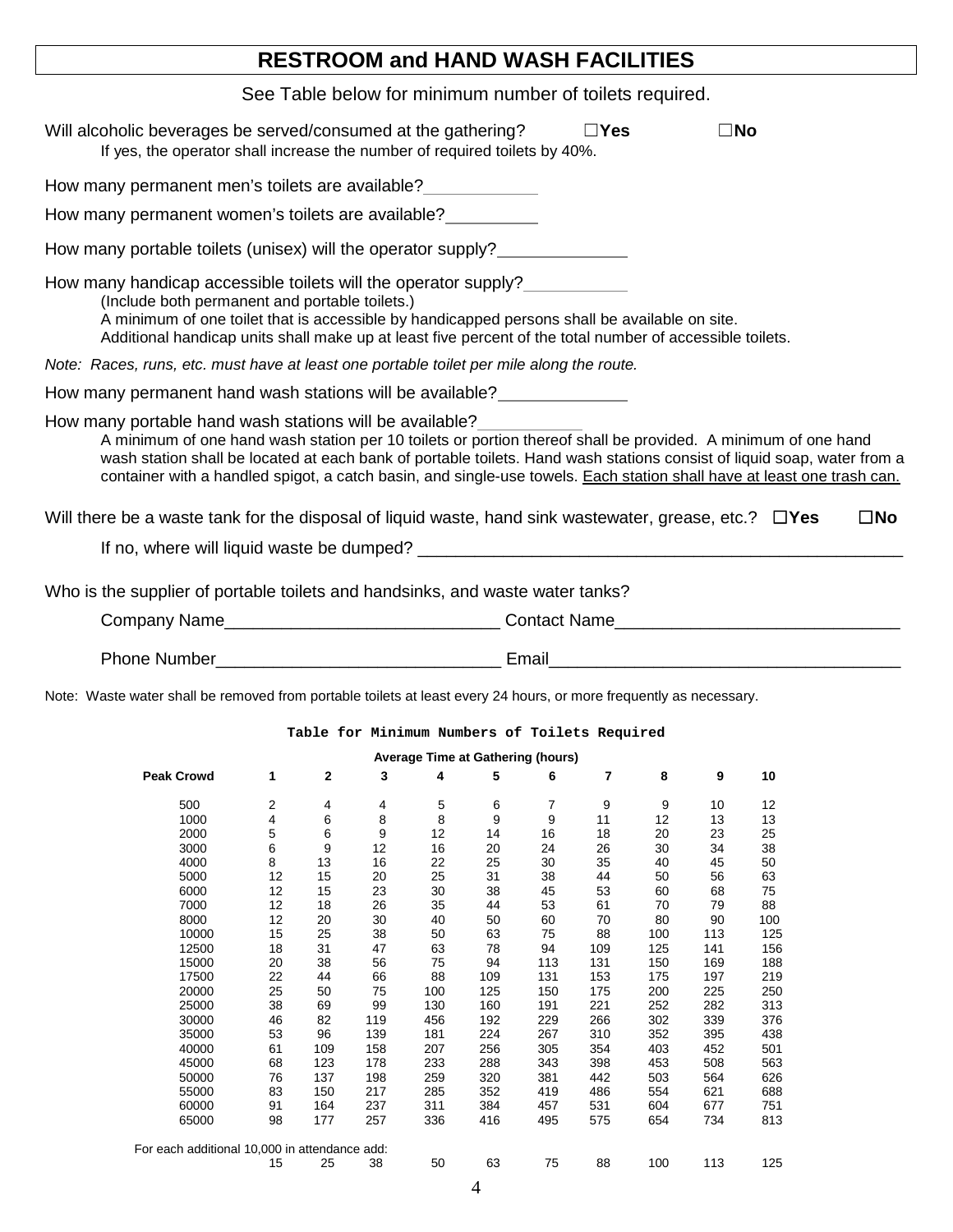#### **SOLID WASTE MANAGEMENT AND CLEAN-UP PLAN**

The event operator shall have a written contract with a solid waste management company, unless the operator has a plan and the means to do it themselves.

The waste management and site clean-up plan shall:

- 1. provide for a sufficient number of COVERED waste containers;
- 2. ensure the containers are emptied as often as necessary to prevent over flowing;
- 3. ensure that solid waste and litter are cleaned from the property periodically during the gathering;
- 4. ensure within 24 hours following the close of the gathering, the property is clear of solid waste; and
- 5. ensure litter is prevented from being blown from the gathering site onto adjacent property.

How many COVERED trash containers will be available to serve the toilet area?

A minimum of one covered trash container shall be located at each bank of portable toilets. A minimum of one covered waste container for every 10 portable toilets or portion thereof is required.

Will the operator handle solid waste management and site clean-up? ☐**Yes** ☐**No**

If no, who is the contractor, under written contract with the operator that will handle the solid waste and site clean-up?

Company Name **Example 20** 

Phone Number **Example 20** 

If yes, who will be responsible for the solid waste management and site clean-up?

Contact Name

When will the clean-up take place?

How will the waste be collected and where will it finally be disposed?

Please provide any further pertinent details regarding the event's solid waste and clean-up plan.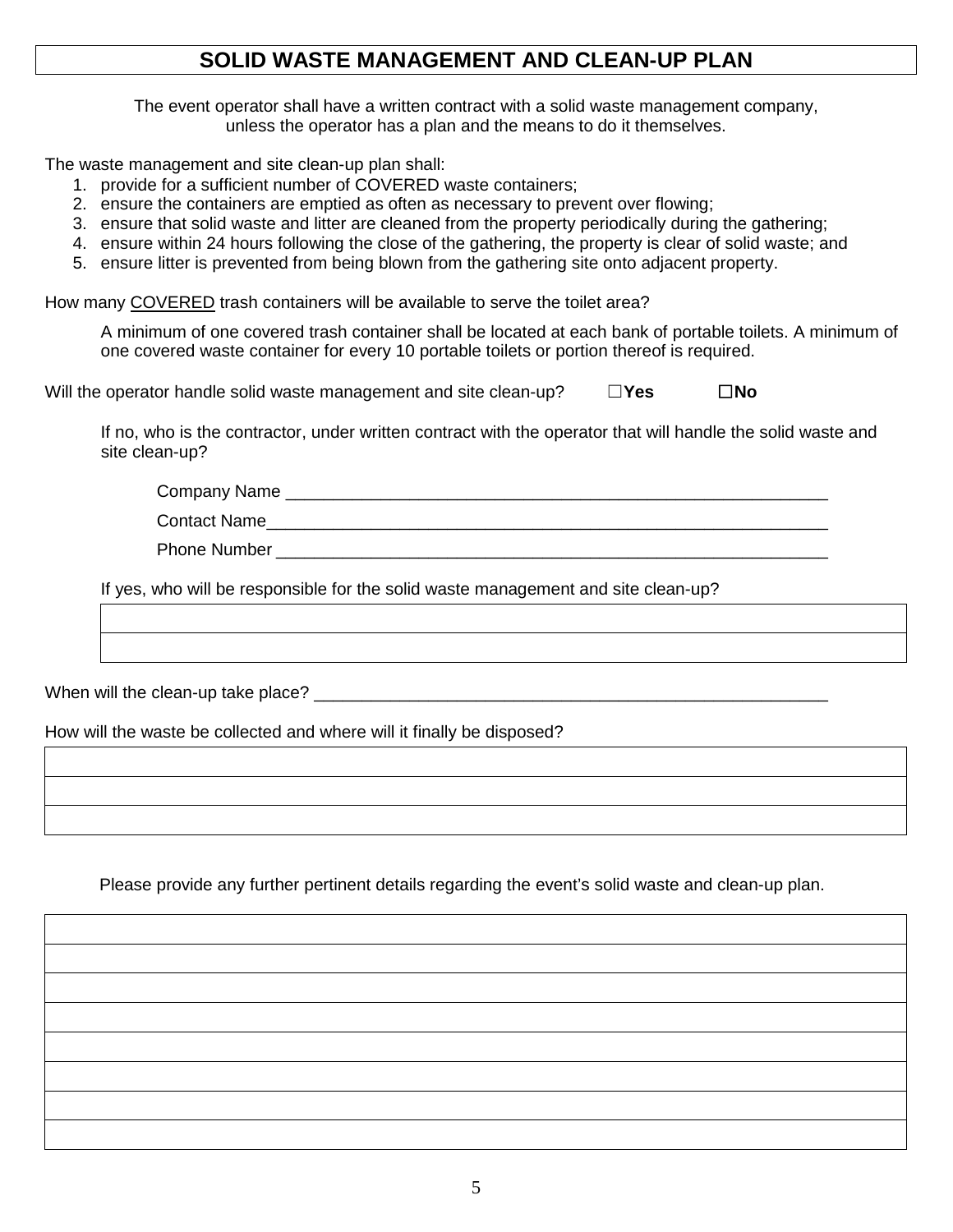#### **EMERGENCY MEDICAL CARE REQUIREMENTS**

How many first aid stations will be provided?

Each event shall have at least one first aid station. Additional stations may be required by the Health Department, due to the nature of the event, time of year, number of attendees and participants, risk of injuries, or other public health and safety needs.

Each first aid station shall:

- 1. have the ability to afford privacy to the person receiving care or treatment;
- 2. be sufficient in size to accommodate the required number of medical providers and the predicted number of sick or injured;
- 3. be strategically located, clearly marked, and identifiable from every direction as the first aid station; and
- 4. be easily accessible for emergency personnel and vehicles.

How many, State of Utah licensed or certified medical providers will be present at the event?

Medical provider qualifications (EMT, Nurse, etc.)?<br>

Medical provider contact information:

| Company Name   |  |  |
|----------------|--|--|
| Contact person |  |  |

Phone Number \_\_\_\_\_\_\_\_\_\_\_\_\_\_\_\_\_\_\_\_\_\_\_\_\_\_\_\_ E-mail\_\_\_\_\_\_\_\_\_\_\_\_\_\_\_\_\_\_\_\_\_\_\_\_\_\_\_\_\_\_\_\_\_\_\_

At least two, State of Utah, licensed or certified medical providers, such as an *emergency medical technician*, *paramedic*, *nurse*, *physician's assistant*, or *medical doctor* shall be present to staff each first aid station. A gathering having more than 2,500 attendees shall have at least two additional emergency medical providers for each additional 5,000 attendees or fraction thereof.

| <b>POPULATION</b> | <b>REQUIREMENT</b> | <b>POPULATION</b> | <b>REQUIREMENT</b> | <b>POPULATION</b> | <b>REQUIREMENT</b> |
|-------------------|--------------------|-------------------|--------------------|-------------------|--------------------|
| $1 - 3,000$       | 2 EMTs             | $18,001 - 20,500$ | 10 EMTs            | $35,501 - 38,000$ | 17 EMTs            |
| $3,001 - 5,550$   | 4 EMTs             | $20,501 - 23,000$ | 11 EMTs            | $38,001 - 40,500$ | 18 EMTs            |
| $5,551 - 8,000$   | 5 EMTs             | $23,001 - 25,500$ | 12 EMTs            | $40,501 - 43,000$ | 19 EMTs            |
| $8,001 - 10,500$  | 6 EMTs             | $25,501 - 28,000$ | 13 EMTs            | $43,001 - 45,500$ | 20 EMTs            |
| $10,501 - 13,000$ | 7 EMTs             | $28,001 - 30,500$ | 14 EMTs            | 45,501 - 48,000   | 21 EMTs            |
| $13,001 - 15,500$ | 8 EMTs             | $30,501 - 33,000$ | 15 EMTs            | $48,001 - 50,501$ | 22 EMTs            |
| $15,501 - 18,000$ | 9 EMTs             | $33,001 - 35,500$ | 16 EMTs            |                   |                    |

All medical staff shall have access to telephones or radios to contact 911 or the local emergency medical services. Please notify the appropriate fire department/emergency medical service of the upcoming event and comply with any additional requirements. **Photo identification and current state license(s) are required to be on site at all times of the event and available for verification by the Health Department.**

> For details/requirements for providing emergency medical services at the event, see: [SLCo Health Regulation #17: Temporary Mass Gatherings](https://slco.org/globalassets/1-site-files/health/regs/massgatherings.pdf)

Please provide any further pertinent details regarding the event's Emergency Medical Plan.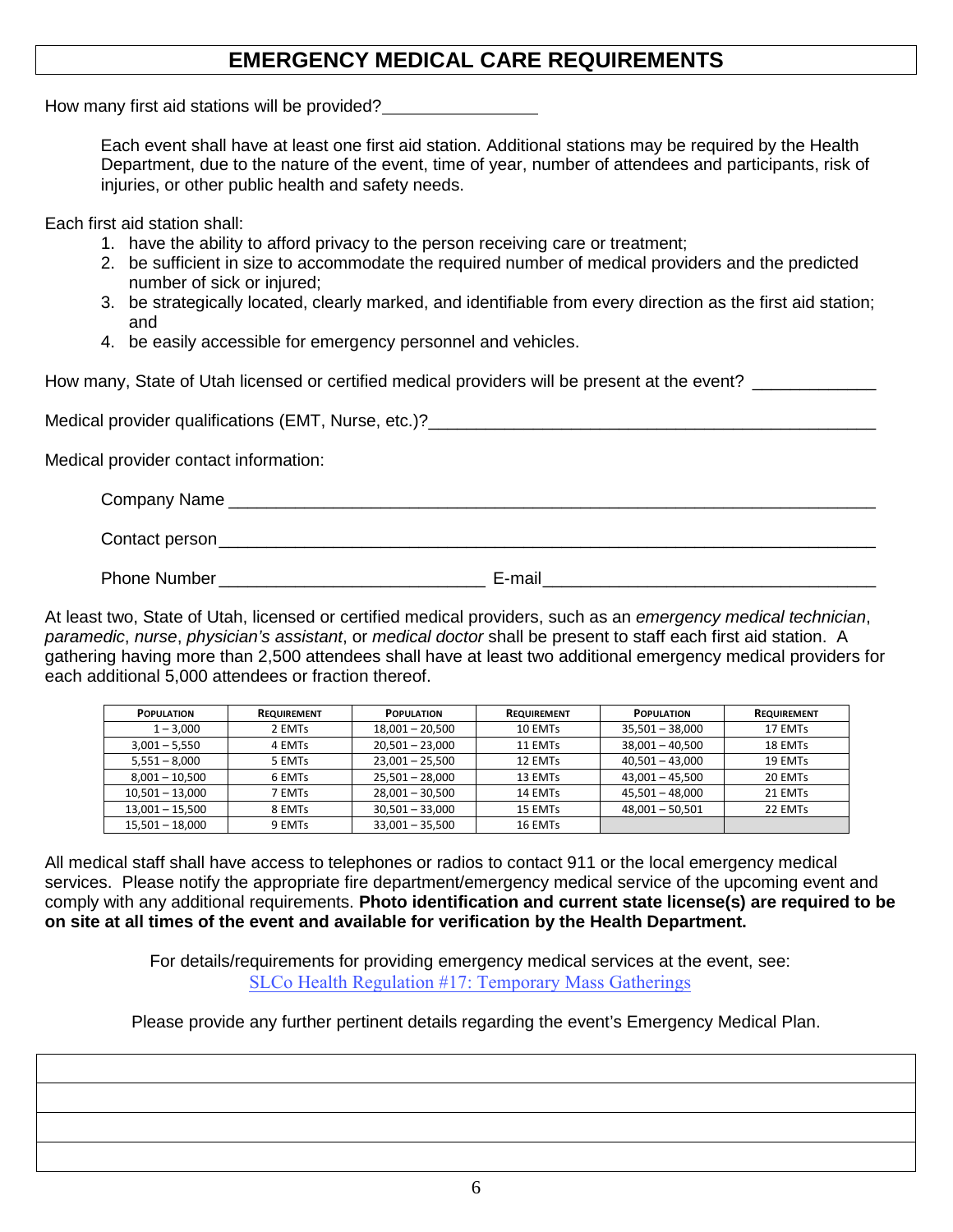## **FREE WATER STATIONS**

The operator shall provide and strategically locate drinking water stations to effectively meet the drinking water needs of attendees, participants, and staff. **At least four drinking water stations are required.** Additional drinking water stations may be required due to seasonal climatic conditions, nature of the event, or other public health related criteria. When containers are used to dispense free water at the required water stations, the operator shall provide single-use drinking containers.

All drinking water shall be from a Health Department approved safe drinking water supply. All bottled water used or distributed shall be approved by the Utah Department of Agriculture and Food. Safe drinking water hauled to and dispensed at the gathering shall be in a manner that protects public health. This includes, but is not limited to, the use of only food grade containers and hoses. **The use of a yard or garden hose is prohibited**, as they do not qualify as food grade equipment. The operator shall ensure there is no potential for backflow/siphonage into a public potable water supply. All hose connections for potable water shall be above the ground.

How many existing/approved drinking water sources are on site? (Permanent and **operational** drinking fountains, etc.)

How many additional water stations will be set up?

Please describe:

How will the water stations be set up?

Where is the water source coming from?<br>
<u>Letting</u>

Who will be responsible for monitoring and maintaining the supply of free water, restocking drinking cups, and ensuring any containers used remain sanitary?

Please provide any further pertinent details regarding the event's free water stations.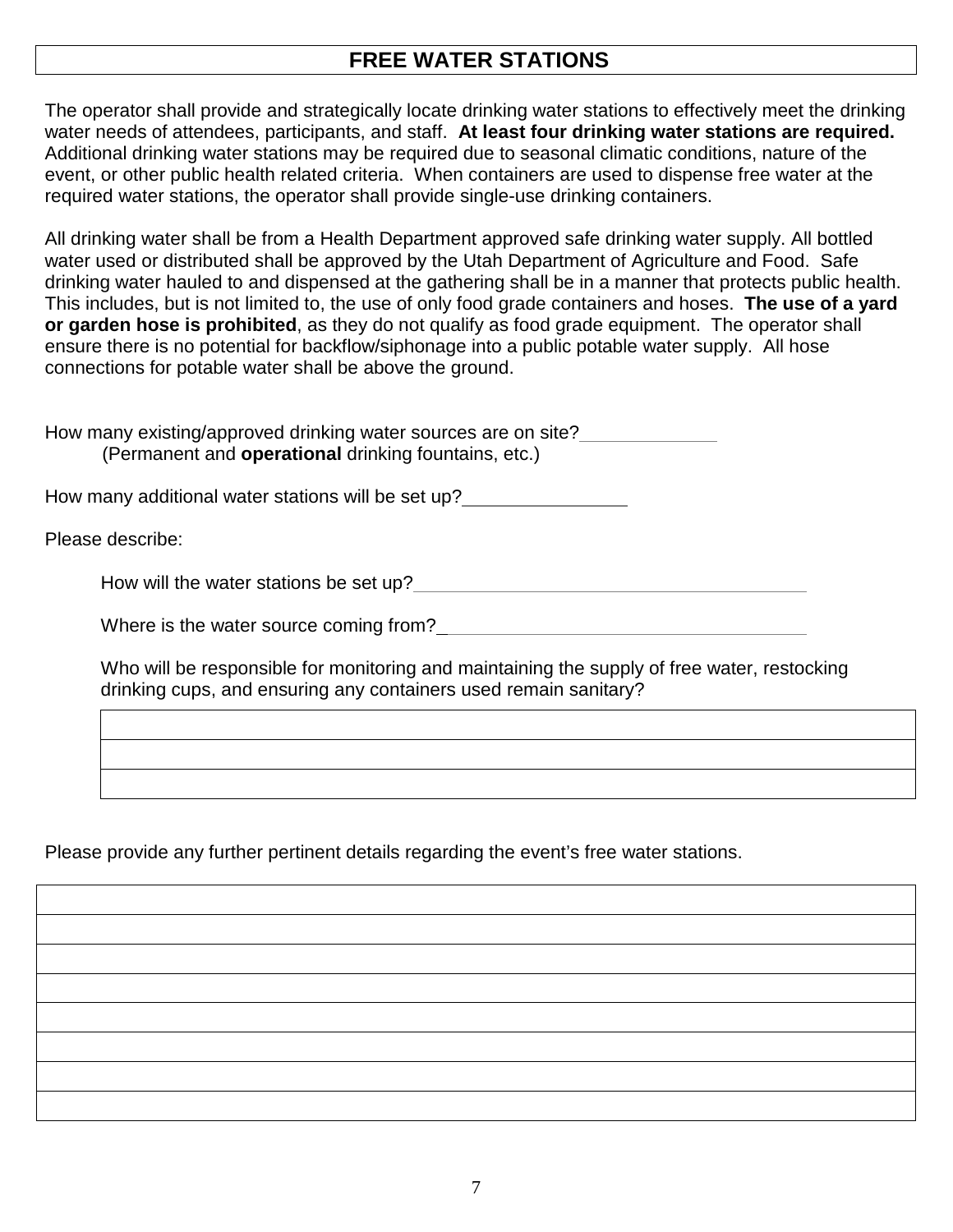#### **LIGHTING, ELECTRICAL, AND SOUND SYSTEM PLAN**

Will the event be held after daylight hours? ☐**Yes** ☐**No**

If the temporary event will be held after daylight, there must be adequate lighting to ensure the comfort and safety of the attendees, participants, and staff. Lighting is required in the parking areas as well as on the event site.

If yes, is the event site equipped with sufficient permanent lighting? ☐**Yes** ☐**No**

If there is not permanent lighting, what type of lighting source and number of lighting fixtures will be used?

What electrical source will be used?

Electrical sources may include permanently installed electrical systems, generators, and use of extension cords in compliance with the local building code.

Please indicate how the public will be protected from generators, electrical plugs and cords as tripping hazards or electrical shock. Please take into account plugs near water, and any other hazardous devices.

| $\square$ No |
|--------------|
|              |
|              |
|              |

Salt Lake County Health Department Regulation #21 Noise Control, specifies noise, such as fireworks, music or amplified sound, shall not be heard in a way that is excessive nor unnecessary. Sound level restrictions and noise curfews are in effect throughout the valley, please contact 385-468-3835 for further information or review the Community Noise Control Regulation online at our website: <http://www.slcohealth.org/envRegs/reg21CommunNoisePolluCtl.html>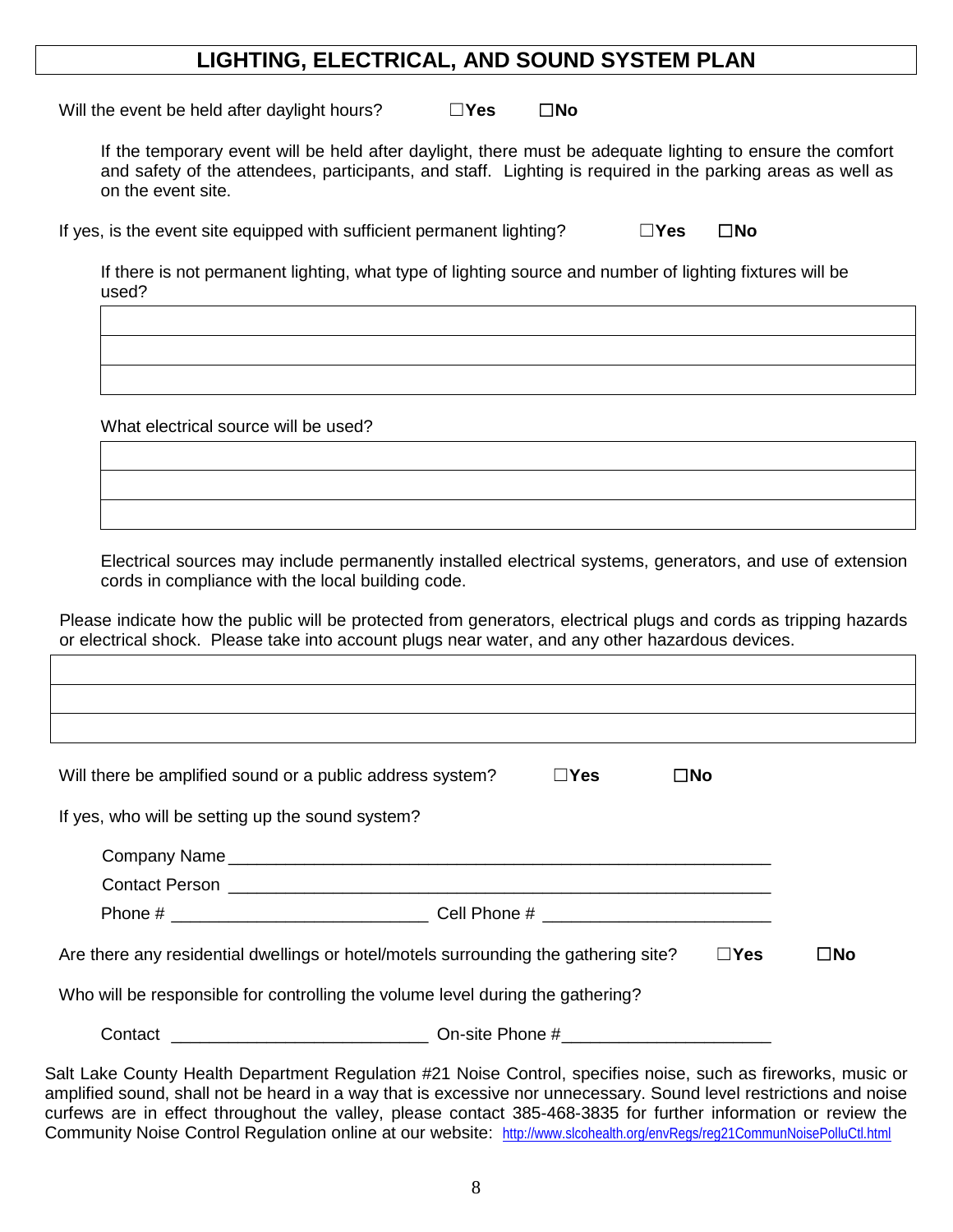- 1. Each food booth shall have a posted *Temporary Food Permit*.
	- a. Please carefully note the following:
		- i. Temporary Food Permits must be obtained from the SLCoHD Food Protection Bureau at least **12 days prior** to the event date or a **late fee of \$35** will be assessed per permit.
		- ii. Booths only serving foods that are not potentially hazardous and that are commercially prepackaged in individual serving portions or uncut, whole fruits and or vegetables may not be required to have a Temporary Food Permit. All vendors should contact the SLCOHD Food Protection Bureau to determine if permits are required.
		- iii. A restaurant with an annual food establishment permit must still obtain a Temporary Food Permit to operate a food booth outside of its permitted building. Food carts, trailers and mobile food units with permanent permits are not required to obtain temporary permits to operate at events, but must operate within the requirements of their permanent permit.
- 2. At least one person shall be present in the food booth with a current *Food Handler Card* at all times*.*
- 3. Each food booth shall meet the following minimum structural requirements:
	- a. A roof, awning or other covering, impermeable to weather, over the entire food preparation, service, clean-up and storage area;
	- b. Two side walls (not screening) which will reduce the entry of dust and dirt, and exclude nonauthorized persons;
	- c. The front service wall shall be a counter, half-wall, or table draped to the floor. The back wall may be open for employee access, or solid if desired;
	- d. The floor shall be plywood, concrete, asphalt or other acceptable cleanable material. Flooring shall be provided if the vending site is on dirt, gravel, grass, or a poorly drained surface;
	- e. All cooking equipment utilized at the food booths shall be at least 4 feet from the public by roping off or by other means for safety reasons, as per FDA/CFP Guide. (Conference for Food Protection); and
	- f. All open flamed cooking devices shall meet the requirements of the local fire code. Contact your local fire department to inquire what distance is required between the cooking unit and the walls and ceiling of the booth. Charcoal and wood burning devices are not recommended by the FDA/CFP.
- 4. If additional back up refrigeration units are supplied for the food vendors, the operator shall ensure the equipment is holding food temperatures at 41°F or lower. Backup refrigeration trucks are for cold holding purposes only; they are not designed to cool food product.
- 5. Each food booth shall be equipped with a hand wash station. Hand wash stations in restrooms do not qualify. A permanently plumbed sink is not required. At a minimum, there shall be a container with a handled spigot, which can stay open on its own to allow for water to flow freely so that a person can wash both hands at the same time, a catch basin or bucket, liquid hand soap, covered waste receptacle, and paper towels. All waste water collected shall be disposed of properly in an approved waste water container or sewer system.

#### **ANY FOOD BOOTH WITHOUT A HANDWASH STATION OR TEMPORARY FOOD EVENT PERMIT WILL BE CLOSED IMMEDIATELY.**

In order to apply for a Temporary Food Event Permit, you must apply "in-person" at:

Food Protection Bureau, 788 E. Woodoak Lane (5400 S.) Between the hours of 8 AM to 4:30 PM, Monday – Friday

For further information, call 385-468-3845 or visit our website at: <http://www.slcohealth.org/programs/foodProtection/tempFoodBooths.html>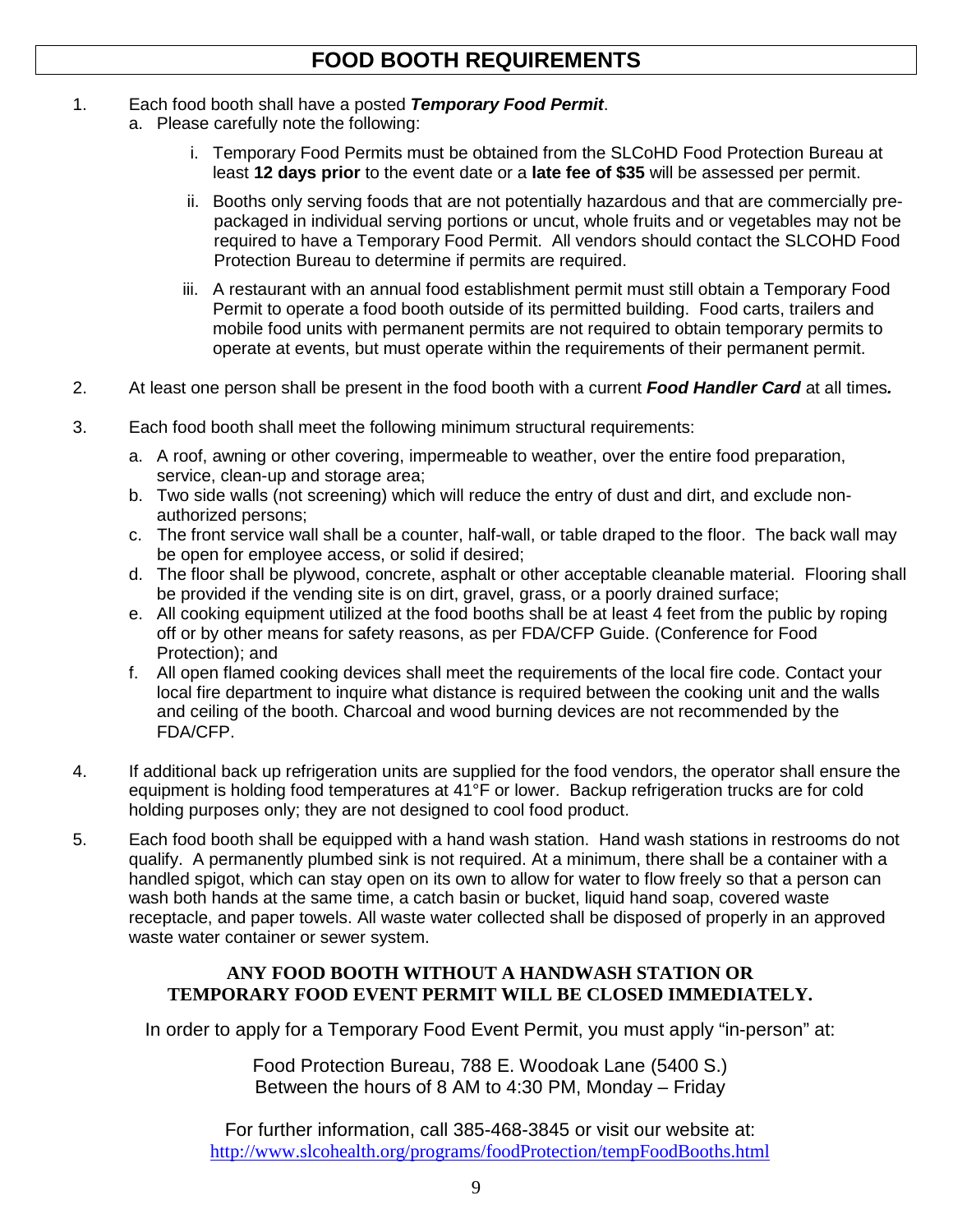## **FOOD SAFETY CONTINGENCY PLAN**

1. What action will you take when you find a food vendor with no Salt Lake County Health Dept. permit?

2. What action will you take when you find a food vendor with no hand washing station?

3. What action will you take when you find food was stored overnight in the food booth?

4. What action will you take if you see grey water being dumped in the storm drain?

5. What action will you take if you see a food vendor using Sternos?

6. What action will you take if you see a food vendor vomiting?

7. What action will you take if you see a food vendor with a small child in the booth?

8. Please provide any further pertinent details regarding the event's food safety plan.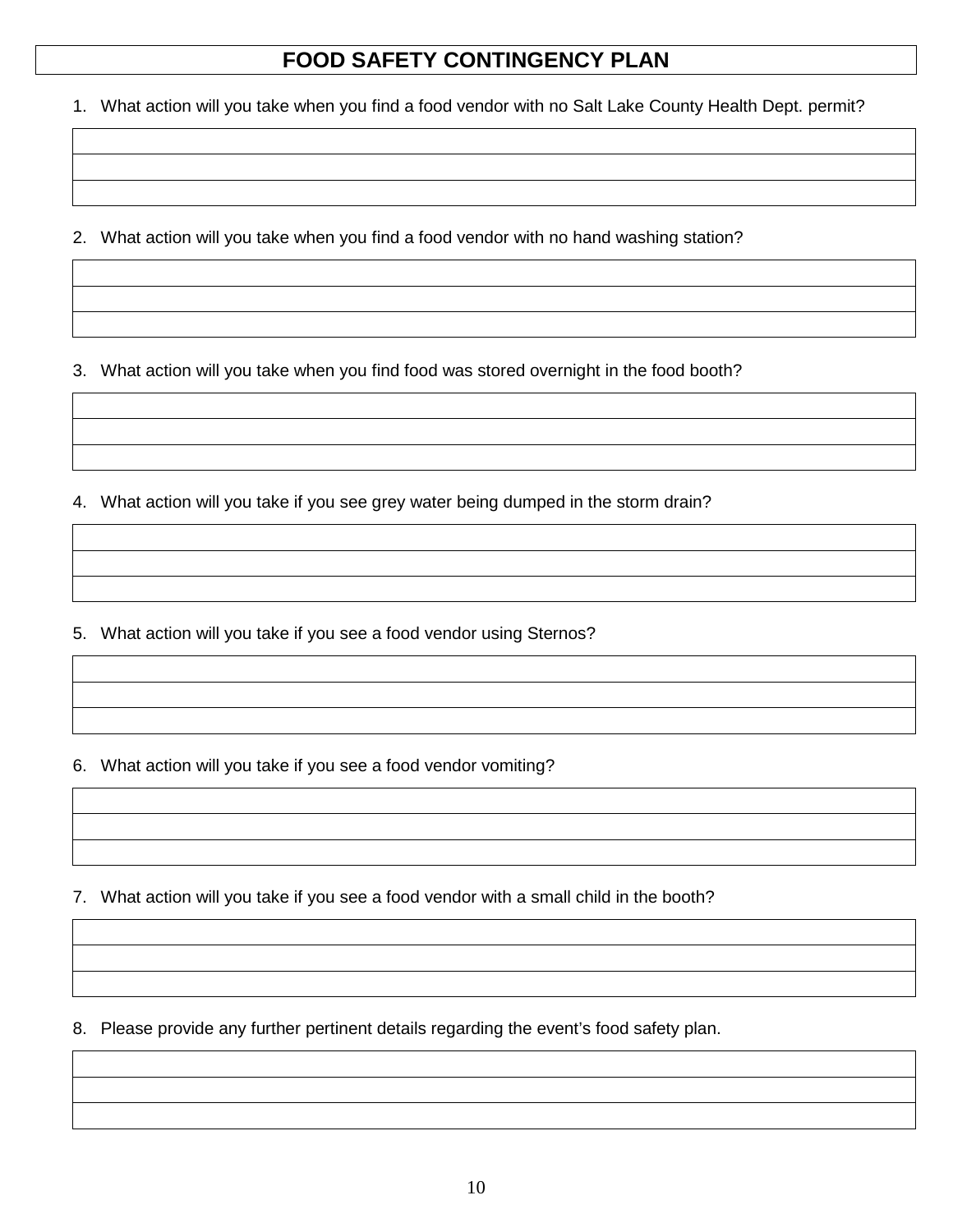# FOOD VENDOR LIST (Including booths, trucks, and trailers)<br>Vendors are the person(s) or entity who is selling/giving away the food.

| 1. |  |
|----|--|
|    |  |
|    |  |
|    |  |
| 2. |  |
|    |  |
|    |  |
|    |  |
|    |  |
| 3. |  |
|    |  |
|    |  |
|    |  |
| 4. |  |
|    |  |
|    |  |
|    |  |
| 5. |  |
|    |  |
|    |  |
|    |  |
| 6. |  |
|    |  |
|    |  |
|    |  |
| 7. |  |
|    |  |
|    |  |
|    |  |

Attach additional sheets if necessary.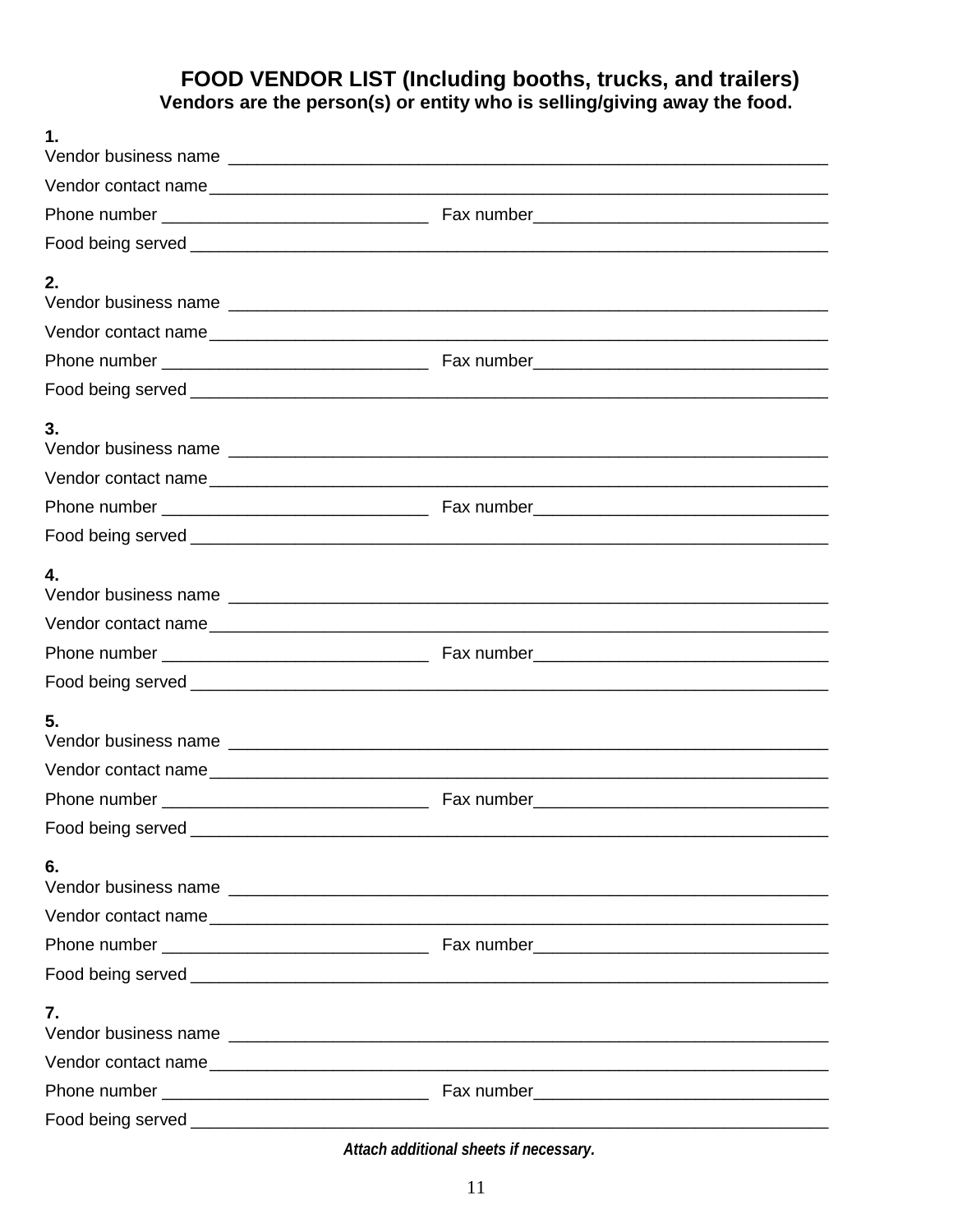## **SITE PLAN AND DIRECTIONAL SIGNS**

**Note: SUFFICIENT SIGNAGE shall be required for identifying and directing attendees, participants and staff to: all entrance and exit locations, the operator's headquarters, first aid station(s), restrooms, and free drinking water facilities.** All lettering shall be in a color and design that is in high contrast with the background and of an appropriate font size to be clearly visible and easily read from anywhere on the gathering site. Signage on the first aid station(s) shall be posted in all directions for everyone to clearly identify. All signage shall be in compliance with local fire and building codes. If a gathering is held at night time, all exit signs and exit markings shall be illuminated. Additionally, within an enclosed building, illuminated low level exit signs and directional markings shall be required.

## **SITE PLAN MAP**

PLEASE ATTACH A MAP OF YOUR GATHERING SITE.

#### **A site plan of the area where the gathering will take place, including the following details, shall be submitted.**

(A hand drawn map of reasonable scale is acceptable.)

**1.** Show parking areas available and designate areas for handicapped, attendees, participants, and staff both those under the control of the operator and others which may be used off site for the gathering;

All parking areas used for the gathering and under the control of the gathering operator must meet the requirements of the Temporary Mass Gathering Regulation # 17. A gathering that provides overnight parking for occupied recreational vehicles, shall comply with State Rule R392-301 Recreational Vehicle Park Sanitation and local recreational park regulations.

- **2.** Location of the entrances and exits designated for attendees, participants, and staff, including placements of directional signs leading to these locations, as well as any interior walks and roadways (Please detail emergency vehicle access and mark in which direction traffic will flow on the interior roadways);
- **3.** Location of the operator's headquarters, including the placement of directional signage showing this location;
- **4.** Location of food booths;
- **5.** Location of restrooms, indicating which are handicap, and hand wash stations, both permanent and portable, including placement of directional signs leading to these facilities;

Portable toilets shall be located a minimum of 100 feet from any food-service operation and not more than 300 feet from a grand stand, spectator area, or from other areas of activity which pertain to the gathering.

Portable toilets shall be located a minimum of \_\_\_\_ feet from [watershed sources]? And \_\_\_ feet from storm drains.

- **6.** Location of solid waste receptacles;
- **7.** Location of waste water tanks, if unable to directly connect to the sanitary sewer system;
- **8.** Location of free drinking water stations including placement of directional signs leading to these stations; See Page 7 for details
- **9.** Location of lighting, if event takes place after daylight hours;
- **10.** Location of electrical power sources;
- **11.** Location of stage and sound equipment, indicating the direction they are pointing; and
- **12.** Location of the first aid station(s), including the placement of directional signage showing this facility, emergency vehicle parking, and emergency vehicle ingress and egress routes.